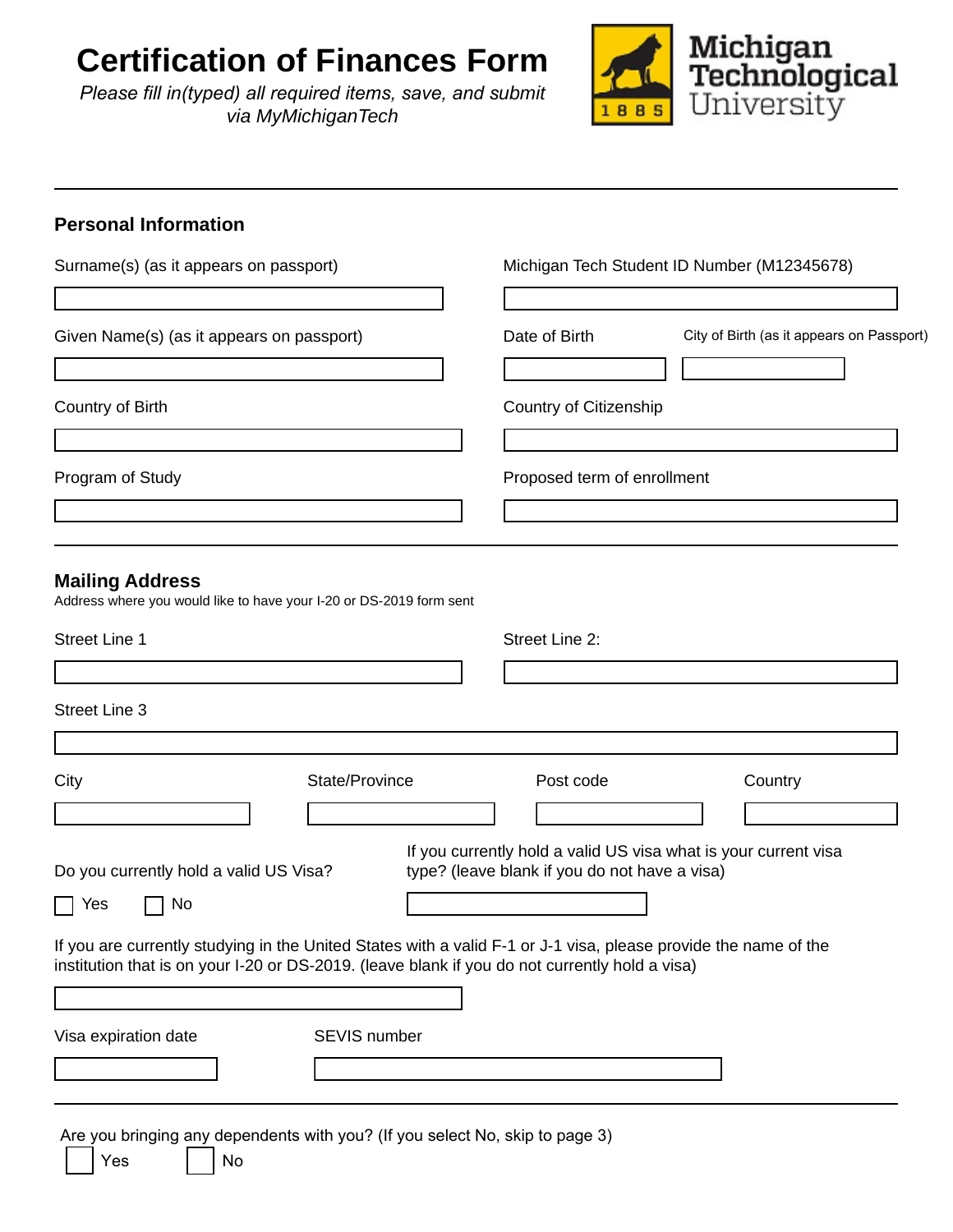### **Dependent Information**

Complete this section only if your spouse or child(ren) are traveling with you. You will also need to provide a copy of each dependents passport to mygrad@mtu.edu before the dependent I-20s will be issued. You will need to include an additional \$4,000 for a spouse and \$2,500 per child in your proof of funding documents.

| Dependent - Surname(s) (as it appears on passport) | Dependent - Given Name(s) (as it appears on<br>passport) |
|----------------------------------------------------|----------------------------------------------------------|
| Relation to you                                    | Dependent - Date of Birth                                |
| Country of Birth                                   | Country of Citizenship                                   |
| Dependent - Surname(s) (as it appears on passport) | Dependent - Given Name(s) (as it appears on<br>passport) |
| Relation to you                                    | Dependent - Date of Birth                                |
| Country of Birth                                   | Country of Citizenship                                   |
| Dependent - Surname(s) (as it appears on passport) | Dependent - Given Name(s) (as it appears on<br>passport) |
| Relation to you                                    | Dependent - Date of Birth                                |
| Country of Birth                                   | Country of Citizenship                                   |

If you need to include additional dependents, please include their passports in with the ones listed above and email mygrad@mtu.edu. Please be sure to include their costs into your estimated cost to attend.